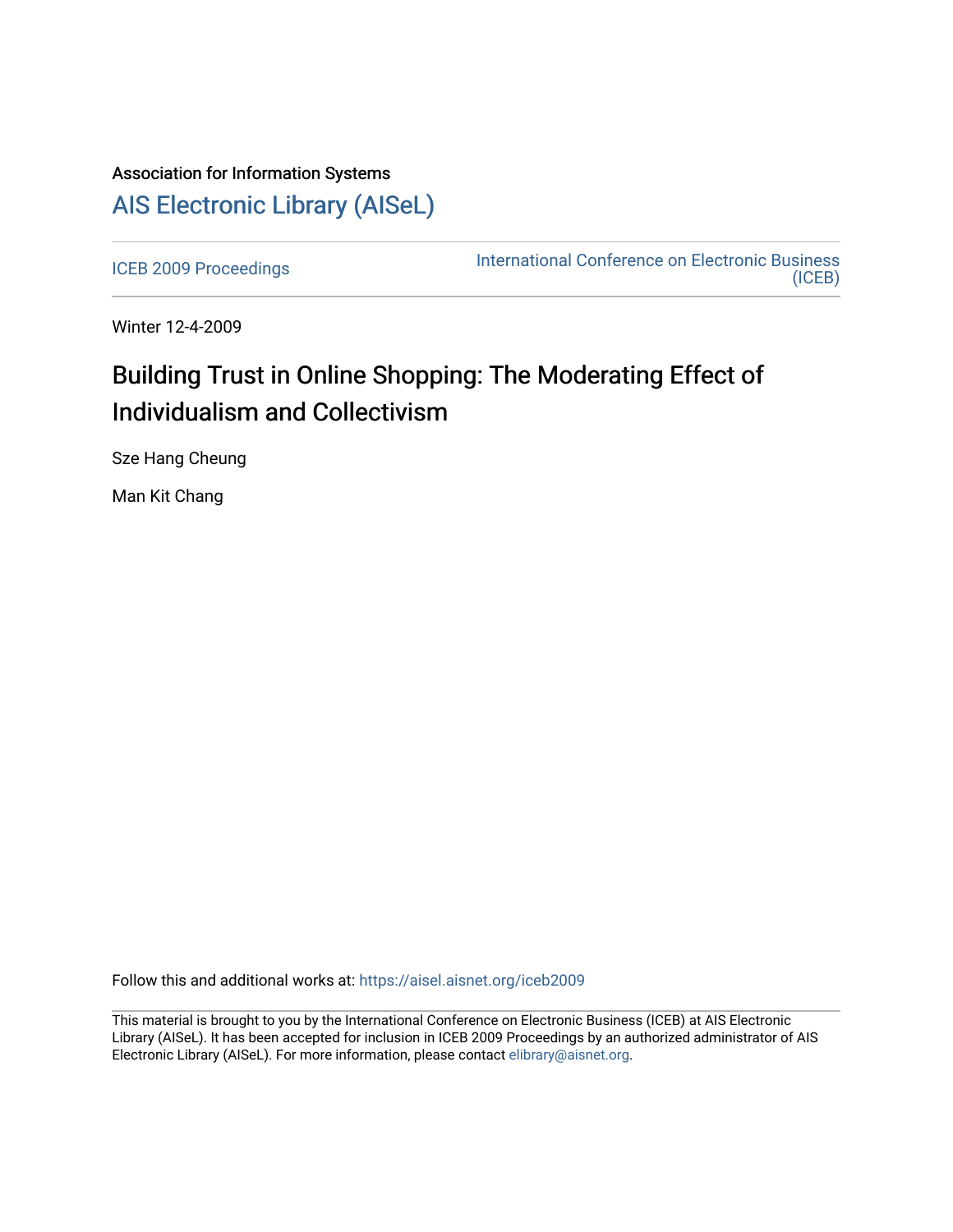# **BUILDING TRUST IN ONLINE SHOPPING: THE MODERATING EFFECT OF INDIVIDUALISM AND COLLECTIVISM**

Sze Hang Cheung<sup>1</sup>, Man Kit Chang<sup>2</sup> Department of Finance and Decision Sciences Hong Kong Baptist University, Hong Kong <sup>1</sup>ceciliamint@gmail; <sup>2</sup>mkchang@hkbu.edu.hk

# **Abstract**

As online shopping becoming more global, consumers with different culture had different consideration when shopping online. Thus, this study attempts to investigate how one specific dimension of culture, individualism-collectivism, moderates the relationship between online trust and its determinants The determinant factors under investigation include perceived risk, privacy, security, social exchange and information content. Data collected from customers of online shops from Hong Kong and Switzerland were used to test the research model. The result indicated that perceived risk had a negative relationship with Trust. Perceived risk had a stronger effect on trust for collectivists than individualists. Also, Security had a positive relationship with trust. The study showed that information content was positively related to trust of online vendors. Information content had a stronger effect on trust for individualists then collectivists.

**Keywords:** Culture, Individualism-Collectivism, Online Shopping.

#### **Introduction**

Online shopping is getting very popular and becoming more global. Consumer from different countries may shop at the same website. IS researchers have long been interested in how culture affects various aspects of information systems, such as utilization and development. In a review of the application of Hofstede's theory to IT research, Gaspay et al. [1] conclude that research on how culture affects e-commerce is lagging behind other research areas.

Many studies have examine the role of trust in electronic commerce [2],[3]. There is a question that whether trust differs in different culture. Some studies have claimed that different cultures exhibit differing social norms and propensities to trust [4],[5]. Greenberg et al. [6] found that Hong Kong consumers showed lower trust than U.S. consumers. These indicate that cross-culture differences do exist in online shopping. Most of the studies compare subjects from different countries in order to understand the impact of culture on e-commerce consumer behavior. However, as pointed out by

Doney et al. [5], different cultural dimensions may have different impact on the trust building processes. Thus, this study attempts to investigate how one specific dimension culture, individualism, moderates the relationship between online trust and its determinants.

The study compared the consumer behavior of individualists and collectivists. The data from Swiss and Hong Kong people was collected. About 88% of Swiss shops online. This percentage shows that Switzerland is one of top twenty countries with high internet purchase rate [7]. On the other hand, Hong Kong has a high level of Internet use but lower rate in online purchase [8]. This study can test whether the dimensions of culture affects the trust of online shopping. Online vendors may need to fine tune their strategies for different countries to meet consumers' need

### **Literature Review**

**Individualism-Collectivism Cultural Dimension**  According to Hofstede [9], culture is the collective programming of the mind that distinguishes the members of one group or category of people from another.

Based on Hofstede [10] and Franke, et al. [11], there are Five Dimensions of Culture. They are Power Distance, Individualism and Collectivism, Uncertainty Avoidance, Masculinity and Femininity and Long versus Short term Orientation. Williams et al. [12] suggested that Individualism/Collectivism is widely studied dimension and highly relevant to the cross-nationals business relationships. Hui et al. [13] and Parks et al. [14] have claimed that one's propensity to trust in most cultures is influenced by the culture's collectivist and individualist orientations. Chau et al. [15] and Okazaki et al. [16] have also examined the consumer behavior of individualists and collectivists towards trust. Doney et al. [5] has put forward a model which postulates that individualism-collectivism dimension affects the trust building processes.

In an individualist culture, people would like to achieve his/her own interests and neglect others' welfare. While in a collectivist culture, people would give a high priority to groups' interests and norm [17]. Triandis [18] has a further explanation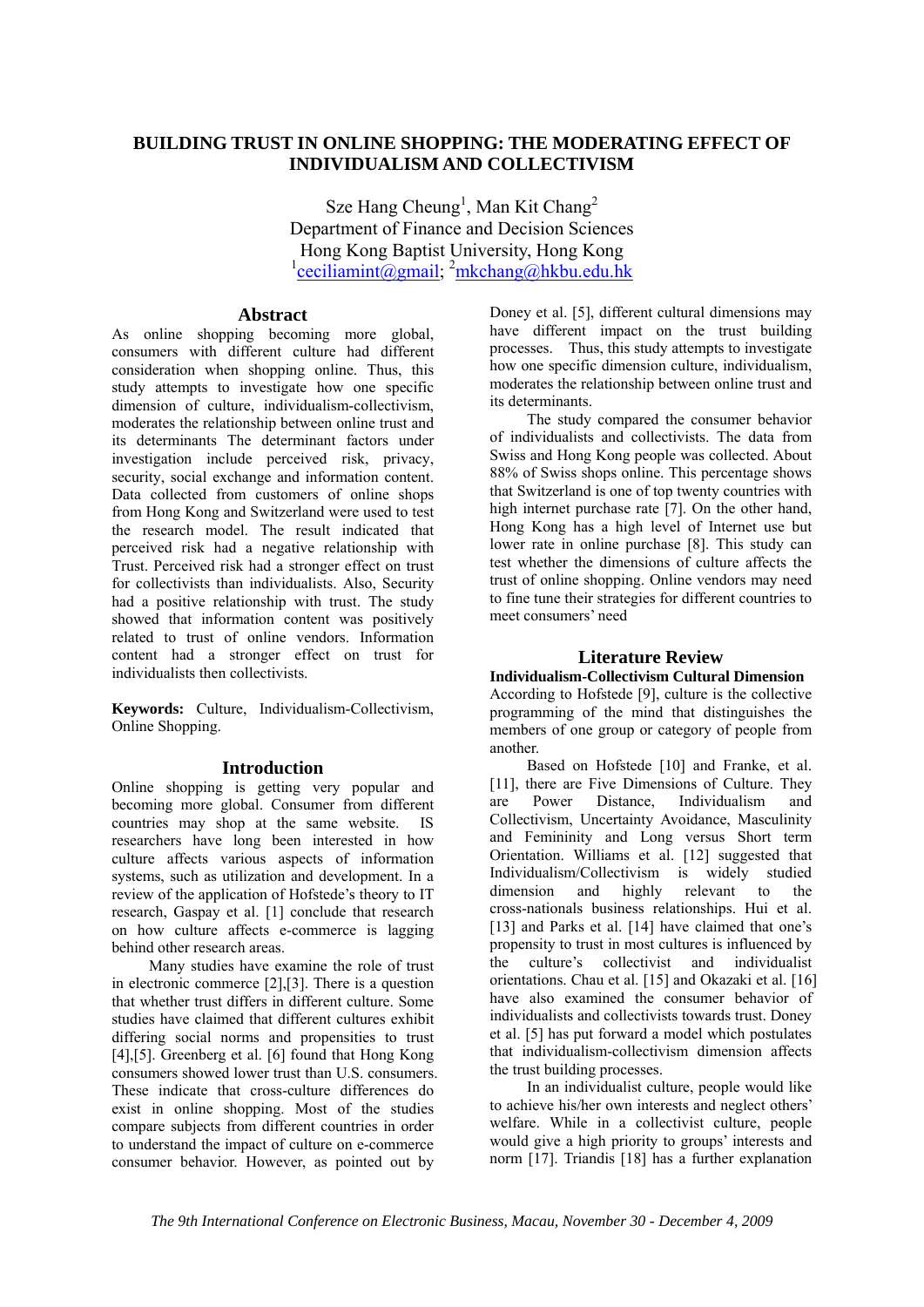about individualism and collectivism. He suggested that individualism and collectivism are multidimensional. They can be divided into 4 dimensions, either vertical or horizontal. Vertical Collectivism means that people are willing to sacrifice their personal identity to their in-group (family, coworkers). In contrast, Horizontal Collectivist is merged with the in-groups. In-groups are important to them but they are not subordinate to the in-groups. On the other hand, Vertical Individualists think that competition is the law of nature and they have a strong desire to win all the competition. For the Horizontal Individualists, people would not compare with others. They tend to do their own thing and seek individuality.

#### **Trust**

Divergent meanings and operationalizations of trust have been used in the studies of trust in the area of electronic commerce. One study's trust is another study's antecedents to trust. Some researchers use the term "trust" when they mean other things [19]; and some confuse trust with other concepts, such as honesty, confidence, and faith [20]. Mayer et al. [21]. summarize the problems of the study of trust as the lack of clarity in the relationship between risk and trust; confusion between trust, its antecedents and outcomes; lack of specificity of trust referents; and failure to consider both the trustee and the trustor. Similar criticism has been raised in the area of electronic commerce studies involving trust. As pointed out by Shankar et al. [22], most of the studies on online trust do not make a clear distinction between the underlying dimensions and antecedents of online trust.

This study use the definition of trust offered by Rousseau et al. [23] after an extensive cross-disciplinary review of the concept of trust. Trust is defined here as "a psychological state comprising the intention to accept vulnerability based upon positive expectations of the intentions or behavior of another". This definition separates the construct of trust itself from its antecedents and its outcomes, and thus is more appropriate for the objective of the current study.

#### **Research model and Hypothesis**

Trust is a crucial predictor of Internet use because the Internet environment is characterized by uncertainty and risk [24],[25]. There are a lot of factors affecting consumer trust towards online shopping. Perceived risk, privacy, security, social exchange and information content have been found to be important in previous studies. How the individualism-collectivism dimension moderates the effect of these factors will be discussed..

#### **Perceived Risk**

Perceived Risk is the consumer's perception of the uncertainty and concomitant adverse consequences of buying a product or service [26]. Some studies found that consumers' trust is associated with perceived risk [25],[27]. These studies also concluded that there is significant difference in the effect of perceived risk on purchasing goods or service online access difference culture.

According to Jarvenpaa et al. [25], Individualist consumers tend to have higher trust and lower perception of risk. They claimed individualists are willing to trust others normally only when they are given some reasons not to trust. On the other hands, collectivists trust others according to the relationship with first-hand knowledge.

H1: Perceived Risk has a negative relationship with consumer trust on Online Shopping.

H2: Comparing to Individualists, the Perceived Risk has a stronger effect on trust of Online Shopping for Collectivists.

#### **Privacy**

When consumers purchase online, consumers usually need to provide personal information. Consumers do not want their personal information used by the third party. Privacy means that the right of an individual to be left alone and to be able to control the flow of personal information and providing reasonable assurance that personal information is kept secure. Several studies [28],[29] have addressed that the relationship of privacy and trust in electronic commerce. To gain consumers' trust, online vendors should convince consumer that the personal information can be protected. If online vendors can use more mechanism to protect privacy, consumers can trust the website more.

However, according to Liu et al. [30], there are no relationship between privacy and culture. Since everyone concerns about their privacy a lot, culture cannot bring any moderate effect to the privacy towards trust.

H3: Privacy has a positive relationship with consumer trust on Online Shopping.

#### **Security**

Security can be defined as an online institutional status on its payment system and the consumer's perceived extent of risk involved [31]. According to some studies [28],[29], security would influence consumer trust. Consumers are worried about credit card fraud. That means if the web site has a better security to protect them from credit card theft, the consumer trust would be enhanced. Liu et al. [30]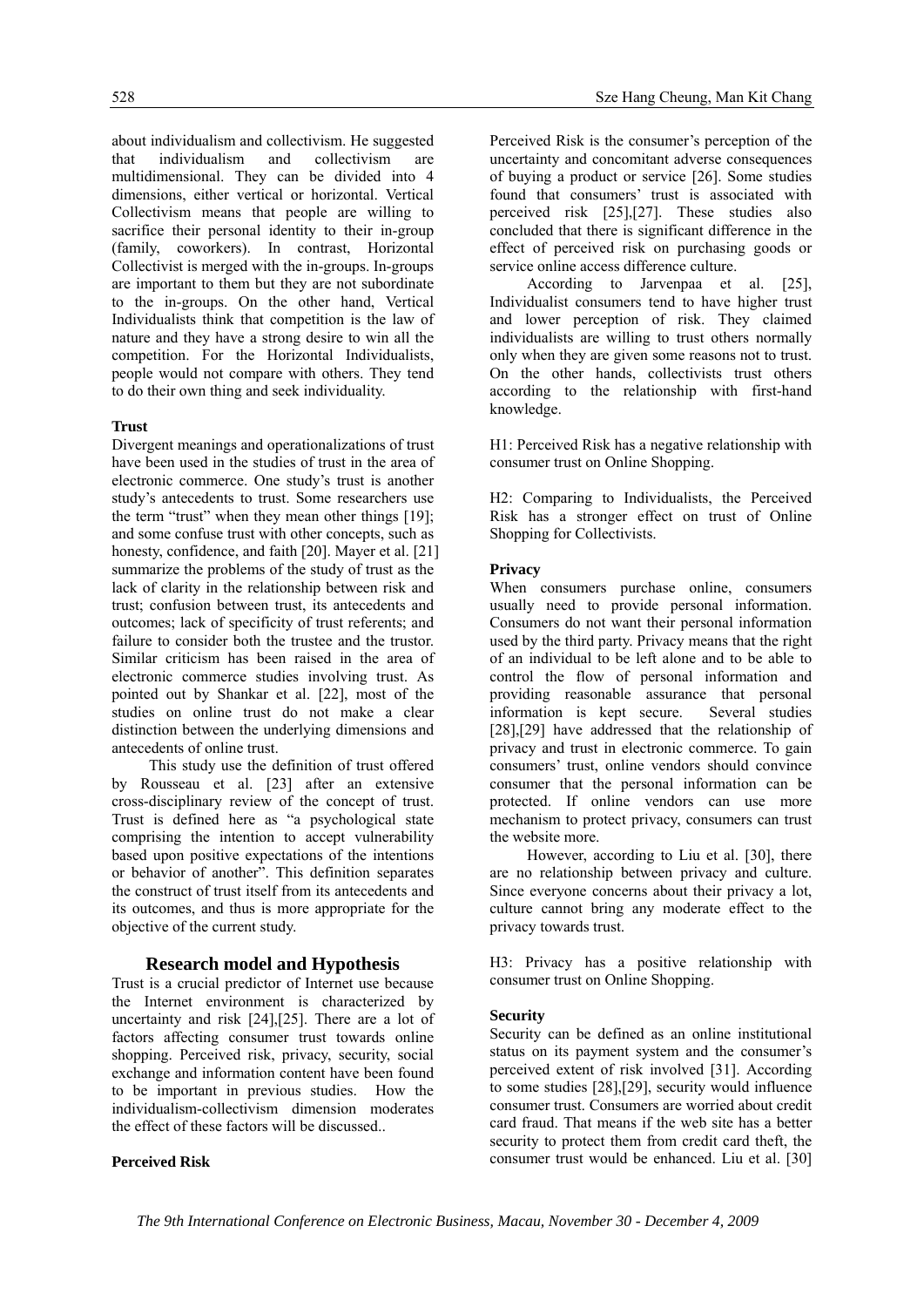also claimed that culture would not affect security towards consumer trust. Security is important for everyone who purchases online.

H4: Security has a positive relationship with consumer trust on Online Shopping.

#### **Social Exchange**

Social Exchange is that consumers can share their information with one another. Hawkins et al. [32] claimed that stronger development of the social interactions in the use of network communication is likely to put a greater focus on the means of acquiring products and services electronically. That meant it has relationship between social exchange and consumer trust. Trust can be improved if consumers can share their opinion on the website.

Higher levels of trust are evident in social exchanges among group members in collectivist cultures [13],[14]. In these cultures, one is unlikely to be trusting and cooperative with individuals outside of the group. Group membership influences whether a person is trusted. On the other hand, the propensity to trust people in general, including strangers who are not from one's social group, has been shown to be greater among individuals in societies characterized by higher individualist orientations [33]. Lee et al. [34] mentions that Korean which is a relative collectivist country provides more group-oriented content such as bulletin board and product review than US. They can share similar view. Collectivists would like to have more interaction with other consumers. It can show that collectivists would enhance the trust if they can share the information.

H5: Social Exchange has a positive relationship with consumer trust on Online Shopping.

H6: Compare to individualists, the Social Exchange has a stronger effect on trust of Online Shopping for collectivists.

#### **Information Content**

Information Content can be defined as the information that gathered by consumer on the website so as to make the purchase decision. They include product/service information, background of company and so on. More comprehensive of the information, the higher trust. That means there is positive relationship with information content and trust. [35].

According to Hofstede [9], Individualist consumer would like to get more product information than collectivist consumer. And Lee et al.[34] has claimed that USA is a relatively individualist country and information of US websites tends to focus on product and purchase

specifics and does not reflect the perspective of a reference group.

H7: Information Content has a positive relationship with consumer trust on Online Shopping.

H8: Compare to individualists, Information Content has a weaker effect on trust of Online Shopping for collectivists.

# **Research Methodology**

#### **Subject**

This study emphasizes on the relationship between factors and trust and how individualism/collectivism moderate the factors affecting trust. In order to widen the range of the values of the individualism/collectivism dimension, we chose to collect data in Hong Kong and

Switzerland. Switzerland and Hong Kong have different culture according to Hofstede [9]. Switzerland's score (68) is higher than Hong Kong's (25) in the individualism-collectivism dimension. Switzerland ranks 14 and Hong Kong ranks 37 worldwide in this dimension.

Switzerland is relatively individualistic than Hong Kong. That means Swiss are expected to consider personal interests over interests of group and value individual decision making. On the other hand, Hong Kong is relatively collectivistic, compared to Swiss. Hong Kong people are interdependent among people. They tend to change themselves to fit in rather than to change the environment. Since the people in these two countries have different in individualism-collectivism dimension, it would be easier to compare the individualists and collectivists.

The target respondents are the individual who has purchased goods and service online. That means they should have the experience on online shopping. Since the study attempts to compare the behavior of collectivists and individualists, data of students and working population from Switzerland and Hong Kong were collected.

Both paper-based questionnaire and Internet-based questionnaire were distributed to the Internet user of Hong Kong and Swiss. A total of 230 usable questionnaires were returned where 125 of them were from Swiss and 105 of them were from Hong Kong. Swiss questionnaires were mainly paper-based. There were 106 Swiss paper-based questionnaires and 19 internet-based questionnaires. For Hong Kong, 50 of them were paper-based and 55 of them were internet-based questionnaire.

For Swiss respondents, 49.6% of them were male while 50.4% of them were female. 47.2% of Swiss respondents were 17-25 years old. Over 30%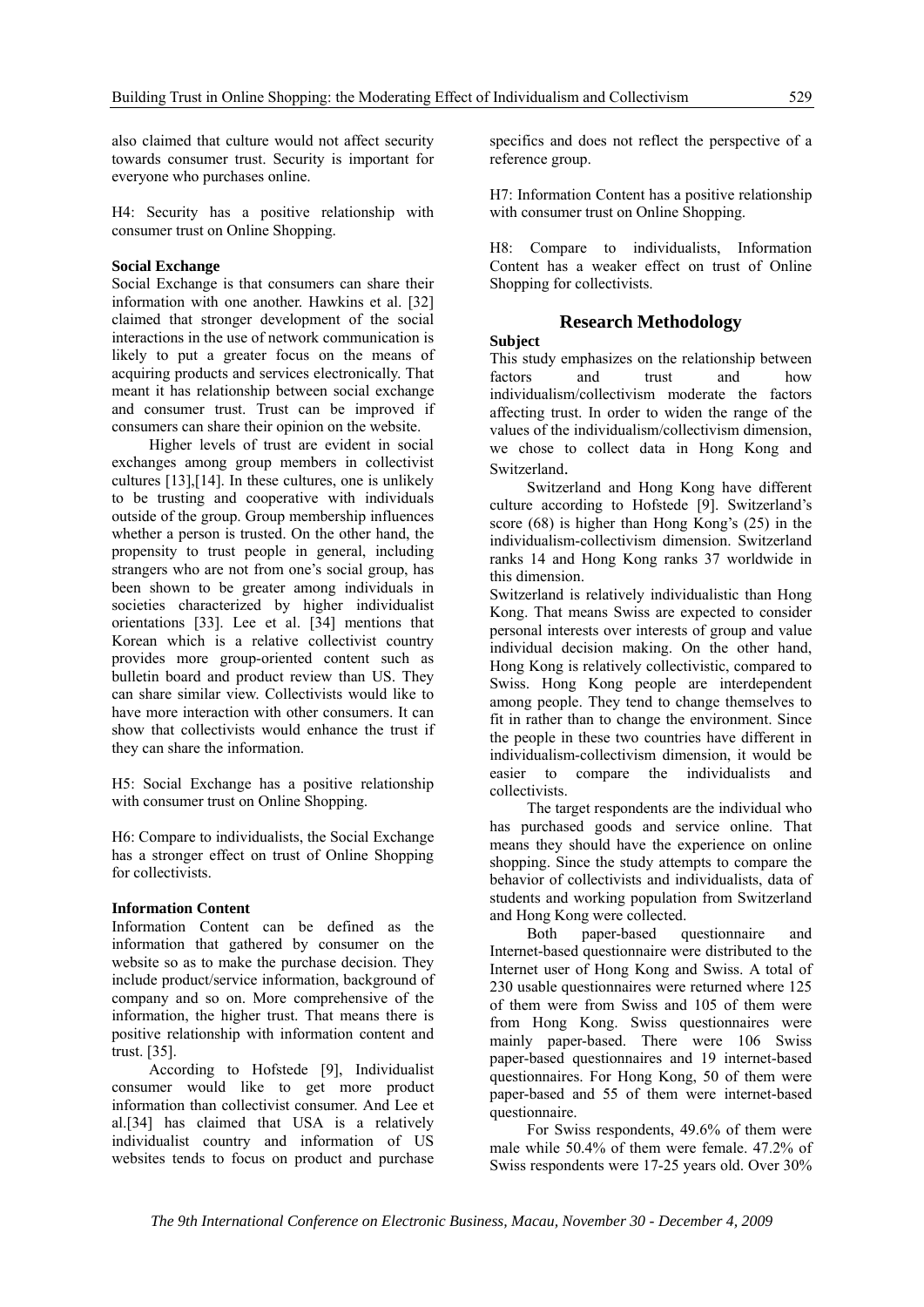of them were 26-35 years old. The result showed that over 50% of them education level were tertiary or above. Around 37% of them were secondary education level. More than 60% of Swiss respondents were students and around 23% of them earned below CHF1000 each month. 53.6% of them reported that they purchased 1-3 times during the past six months.

For Hong Kong, 56.2% of respondents were male and 43.8% of them were female. Over 55% of them age between 17 and 25. More than 67.6% of them education level attained university or above. Around 45% of Hong Kong respondents were students and 24.8% of them had average monthly income below \$4000. 45.7% of them had purchased 1-3 times during the past six months while only around 6% of them had no purchase experience during the past six months.

#### **Measurement**

Scale of the questionnaire was adopted from previous studies with appropriate adjustment of wording in order to fit in the data collection of this research. Five-point Likert scale was used to rank the results of each item, ranging from strongly agree (5) to strongly disagree (1). The demographic information including the gender, age, occupation, education level and average monthly income were also collected.

**Individualism and Collectivism**: Sixteen items from Choiu [36] were used to measure the individualism-collectivism dimension.

**Perceived Risk**: Perceived risk was measured using 4 items which were adapted by Stone et al. [37].

**Privacy**: Privacy was measured using 4 items where 2 items were from Dinev et al. [38] and the other two were from Liu et al.[30].

**Security**: Security provided by the website was measured using 4 items where 2 items were adapted from Chen et al. [39], 1 item was adapted from Bressolles et al. [40] and the other one was adapted from Dinev et al. [38].

**Social Exchange**: Social exchange was measured using 4 items. One was adapted from Kim et al. [41] and another was adapted from Chen et al. [39]. Two items was developed for this study.

**Information Content**: 6 items were used to measure information content that provided by the website where 3 item were from Bressolles et al. [40], 2 items were from Park et al. [42] and one of them was from Kim et al. [41].

**Trust**: Consumer trust towards the online vendors was measured using 5 items. Two items were adapted from Cyr et al. [43] and the other two were from Heijden et al. [44]. The last item was from Chen et al. [39].

#### 530 Sze Hang Cheung, Man Kit Chang

#### **Analysis and Findings**

The statistical Package for Social Science (SPSS) 16.0 for Windows was used to analyze the data. Reliability Analysis and Multiple Regression Analysis were used.

#### **Reliability of the instrument**

Cronbach's Alpha was used to test the internal reliability of the scales. All Alphas are greater than 0.7 (from 0.77 to 0.96). The test demonstrated that the measures of Individualism-Collectivism, Perceived Risk, Privacy, Security, Social Exchange, Information Content and Trust are reliable.

#### **Test of the Research Model**

Multiple regression analysis has been performed with Perceived Risk, Privacy, Security, Social Exchange, Information Content, and the interaction terms as independent variables and Trust as dependent variable.

Individualism-Collectivism acted as a moderator variable which moderates the effect of Perceived Risk, Social Exchange and Information Content towards Trust. As pointed out by Echambadi et al. [45], the cross-product term in moderated regression might be collinear with its constituent parts. This made it difficult to detect main and interaction effects. Mean-centering can reduce the covariance between the linear and the interaction terms. As a result, mean-centering was used to calculate the interaction terms in the current study.

Table 1 Trust in online vendor affected by Perceived Risk, Privacy, Security, Social Exchange, Information Content

| Variables                                           | ß        | P-value  |      |
|-----------------------------------------------------|----------|----------|------|
| <b>PR</b>                                           | $-0.201$ | $0.000*$ |      |
| P                                                   | 0.044    | 0.250    |      |
| <b>SEC</b>                                          | 0.162    | $0.000*$ |      |
| SE                                                  | 0.033    | 0.228    |      |
| IC.                                                 | 0.557    | $0.000*$ |      |
| <b>cIxcPR</b>                                       | 0.113    | $0.003*$ |      |
| cIxcSE                                              | 0.001    | 0.983    |      |
| clxclC                                              | 0.079    | $0.042*$ |      |
| $R2 = 0.870$ , Adjusted $R2 = 0.865$<br>$*P < 0.05$ |          |          |      |
| PR= Perceived Risk P= Privacy<br>Security           |          |          | SEC= |
| $SE = Social Exchange$ $IC = Information Content$   |          |          |      |
| cI= Mean Centered of Individualism/Collectivism     |          |          |      |
| cPR= Mean Centered of Perceived Risk                |          |          |      |
| cSE= Mean Centered of Social Exchange               |          |          |      |
| cIC= Mean Centered of Information Content           |          |          |      |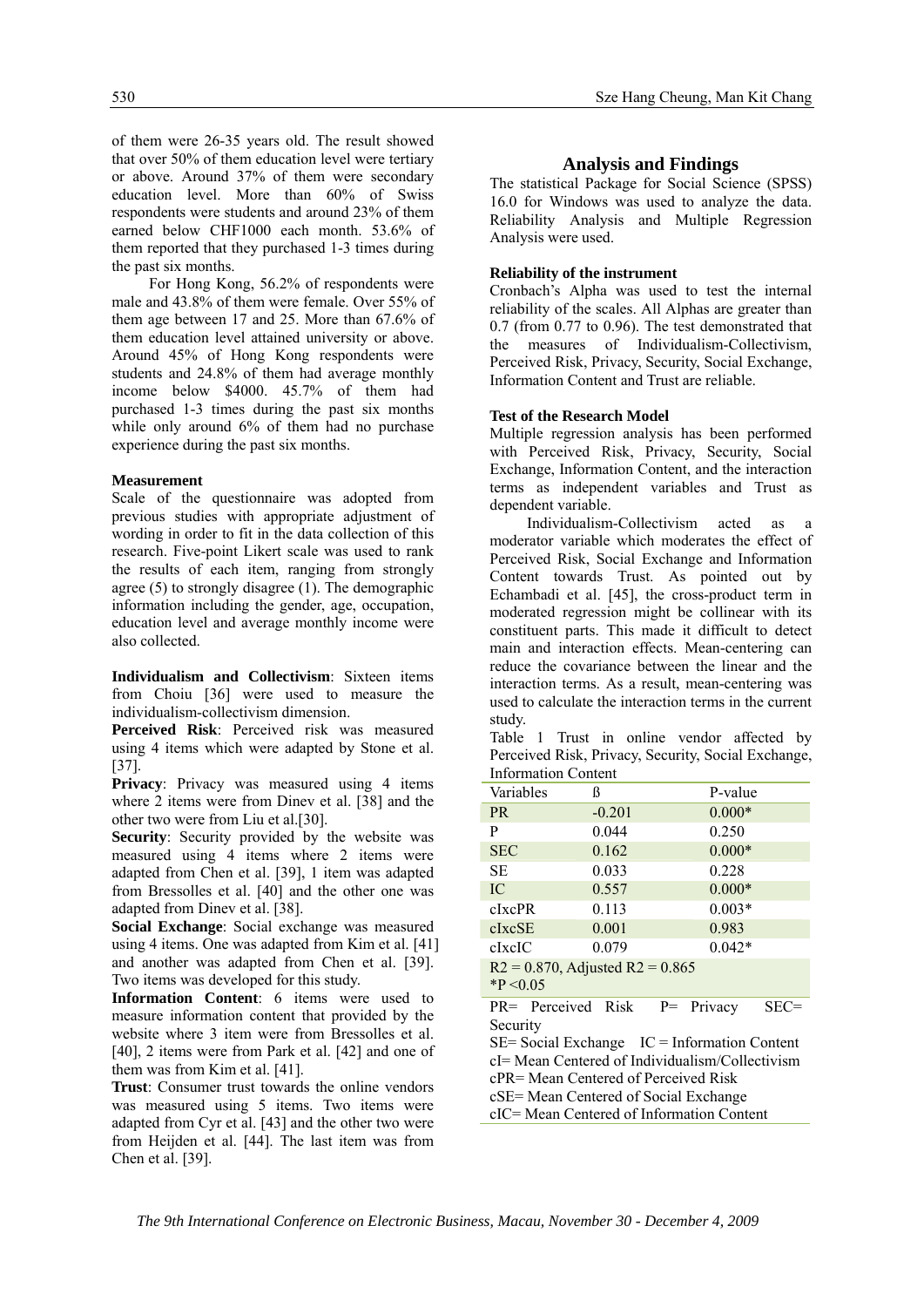Table 1 summarizes the result of coefficients. The R2 value of the model is 0.870 which indicated that 87% of the variance can be explained by all related independent variables.

As shown in table 1, perceived risk  $(\beta = -0.201)$ is negatively related to trust. Moreover, the interaction of perceived risk and individualism-collectivism  $(B = -113)$  is also significant. When the consumer is more individualistic, the effect of perceived risk becomes less negative. The negative impact of perceived risk towards trust would be weakened. As a result, it supports that collectivist would have a stronger negative effect on perceived risk towards trust. Hypothesis 2 is supported.

Privacy ( $\beta$  = .044), social exchange ( $\beta$ = .033), and the interaction of social exchange and individualism-collectivism do not have a significant effect on trust. On the other hand, security ( $\beta$  = .162) and information content ( $\beta$ ) = .557) do have a positive effect on trust. Moreover, the interaction of information content and individualism-collectivism ( $\beta$  = .079) is significant. Higher score of individualism-collectivism indicates that the consumer is more individualistic. The effect of information content towards trust is stronger for individualists.

#### **Discussions**

The main objective of this study is to investigate the effect of perceived risk, privacy, security, social exchange and information content on trust and how individualism-collectivism moderate the effect of these factors on trust.

As data were collected from Switzerland and Hong Kong, it would be useful to compare the level of individualism-collectivism in these two places. The mean score of individualism-collectivism of Swiss and Hong Kong were 3.0140 and 2.6767 respectively. A t-test showed that the mean scores are significantly different. It indicates that Swiss is more individualistic, which collaborate with the result of Hofstede's study.

The results of current study shows that perceived risk has a negative relationship with trust of online vendors and individualism/collectivism moderate the effect of perceived risk on trust. The result is consistent with previous research [25],[27]. Individualists are easier to trust other than collectivists. Collectivists still think that online shopping is riskier than individualists.

As perceived risk has a stronger negative effect on trust for collectivists, online vendors can put more efforts on the measures that can reduce the concern of collectivist consumers for example improving the products quality and their reputation so as to build up the confidence of consumers.

Security is important for every consumer. A higher level of security would enhance the consumer trust. This result is consistent with previous study [28],[29]. Online vendors can try to improve their security systems and explain the security system that they use on the website. All these can improve the trust of many consumers.

Information content was found to have a positive relationship with trust and it is stronger for individualists. The result is quite consistent with previous studies [35],[9]. As suggested by Park et al. [46], the amount of information would not be an important factor of trust, consumer could not handle large quantity of information. Consumers want to have in-depth and relevant information. That means consumers believe quality of information would be more important than quantity. They would like to have high quality information. If the information is accurate and relevant, their trust would be improved. As information content is an important determinant for trust, online vendors have to pay more attention on the information content of website. Consumers would consider the quality of information rather than quantity of information especially for the individualist. Online vendors should focus on the accuracy of information.

In this study, social exchange was found to have no significant effect on trust of online vendors. The result is different from Hawkins et al. (1999). Although it is popular for online vendors to provide forum or bulletin board to let consumer to communicate with each other, consumer would not treat social exchange as an important factor that affecting trust. This study shows that security, perceived risk and information content are more important than social exchange. When consumers share opinion or read opinion on forum or bulletin board of website, they can know more about the quality of the product and service. Through this interaction, they can gain more information about the website and their perceived risk would be weakened. When they find that other consumers have a good purchase experience, they would think that buying products from this website is less risky. Due to this reason, social exchange may have an indirect relationship with trust.

Perceived risk, security and information content have a relationship with trust. Online vendors have to pay attention in these aspects so as to attract more new consumers. Consumers with different culture would concern different factors of trust. Online vendors need to know what kind of people they target so as to appropriate marketing strategies. For the above T-test, Swiss was more individualistic than Hong Kong people. For individualist, Swiss online vendors would concern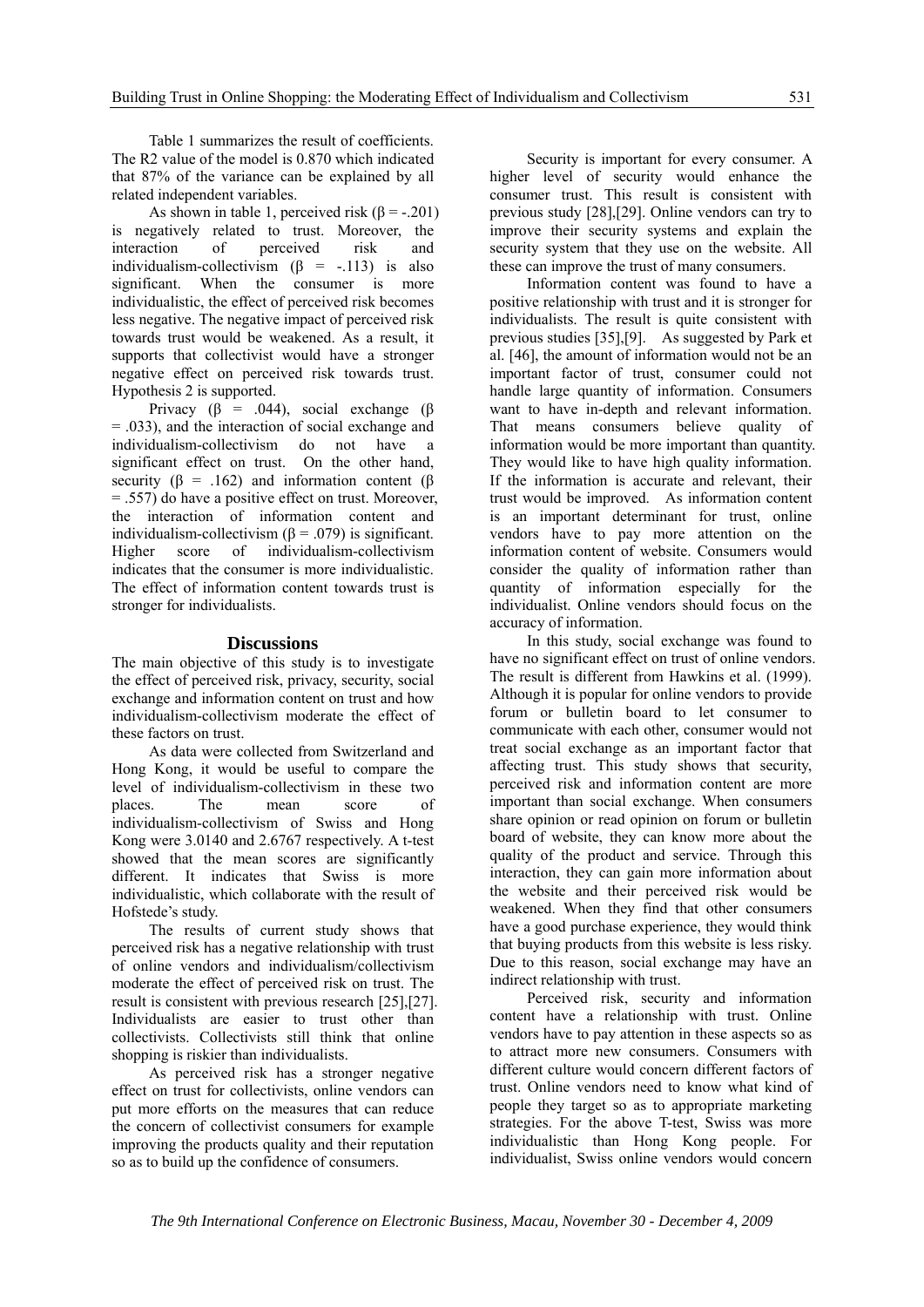the quality of information content more than other factors. Providing accurate and in-depth information can help improve the confident of consumers towards the website.

However, it is different for collectivists. Hong Kong people are more collectivistic compared to Swiss. They think that perceived risk is more important. Therefore, online vendors can put more efforts on it such as enhance the product quality and reputation so as to improve the trust of consumer and thus consumers' confident towards the website.

There are some limitations for this study. First of all, the sample was only 230 which is not large enough to reflect the whole population. Secondly, the respondents are only from two countries, Switzerland and Hong Kong. The discussion of culture difference is limited. Thus future study can be carried out in difference countries with larger sample. Another limitation is that only one culture dimension has been studied. There are other culture dimensions, such as power distance, uncertainty avoidance, masculinity and femininity and long versus short term orientation, that can also used as moderator.

# **Conclusion**

In this study, a research model was developed to study the moderating effect of individualism-collectivism on the determinants of online trust. Perceived risk, privacy, security, social exchange and information content were examined for their relationship with trust towards online vendors. The model was tested using data from Switzerland and Hong Kong. It was found that the cultural dimension of individualism-collectivism does moderate the relationships. This suggests that it is fruitful to study the effect of individual cultural dimensions in addition to study nations as a whole. As cultural dimensions were found to have moderating effect, online vendors should take this into account as online shopping is becoming more

#### **References**

- [1] Gaspay, A. Dardan, S. and Legorreta, L. Software of the Mind" - A Review of Applications of Hofstede's Theory to IT Research, *Journal of Information Technology Theory and Application*, 9(3), 2008, pp.1-37.
- [2] Gefen, D., Karahanna, E., & Straub, D. W., Trust and TAM in online shopping: An integrated model. *MIS Quarterly*, 27(1), 2003, pp.51-90.
- [3] George, J. F., The theory of planned behavior and internet purchasing. *Internet Research*, 14(3), 2004, pp.198-212.
- [4] Srite, M., & Karahanna, E., The role of

espoused national cultural values in technology acceptance. *MIS Quarterly*, 30(3), 2006, pp.679-704.

- [5] Doney, P. M., Cannon, J. P., & Mullen, M. R., Understanding the influence of national culture on the development of trust. *Academy of Management Review,* 23(3), 1998, pp.601-620.
- [6] Greenberg R., Wong O.W., Lui G.., Culture and Consumer Trust in Online Businesses. *Journal of Global Information Management,* 16(3), 2008, pp.26-44.
- *[7]* ACNielsen Global Consumer Attitudes Towards Online Shopping (Oct, 2005). *A.C. Nielsen Company*
- [8] Burton S., Where are all the Shoppers? E-tailing lessons for the Asia Pacific. *Quarterly Journal of Electronic Commerce,* 3(4), 2002, pp.331-342.
- [9] Hofstede G.., *Culture's consequences: Comparing values, behaviors, institutions, and organizations across nations* (2nd ed.) CA: Sage Publications, Inc., 2001.
- [10] Hofstede, G.., *Business cultures. The Unesco Courier,* 1994, pp.12-18.
- [11] Franke, R.H., Hofstede G. & Bond, M.H., Cultural roots of economic performance: a research note. *Strategic Management Journal,* 12(special issue), 1991, pp. 165-173.
- [12] Williams, J.D., Han, S. and Oualls, W.J., 'A conceptual model and study of cross-cultural business relationships. *Journal of Business Research,* 42, 1998, pp.135-43.
- [13] Hui C.H, Triandis H.C, Yee C., Cultural differences in reward allocation: is collectivism the explanation? *British Journal of Social Psychology,* 30, 1991, pp.145–157.
- [14] Parks C.D, Vu A.D., Social dilemma behavior of individuals from highly individualist and collectivist cultures. *Journal of Conflict Resolution* 38(4), 1994, pp.708–718.
- [15] Chau Y.K., Cole M., Massey A.P., Weiss M.M., O'Keefe R.M., Cultural Differences in the Online Behavior of Consumers. *Communications of ACM*, 45, 2002, pp.138-143.
- [16] Okazaki, S. and Rivas, F.A., A content analysis of multinationals' web communication strategies: cross-cultural research framework and pre-testing, *Internet Research: Electronic Networking Applications and Policy*, 12 (5), 2002, pp.380-390.
- [17] Hofstede, G.., *Culture's Consequence*., CA: Sage, Beverly Hills, 1980.
- [18] Triandis, H.C., *Individualism and Collectivism.* Boulder, CO: Westview Press,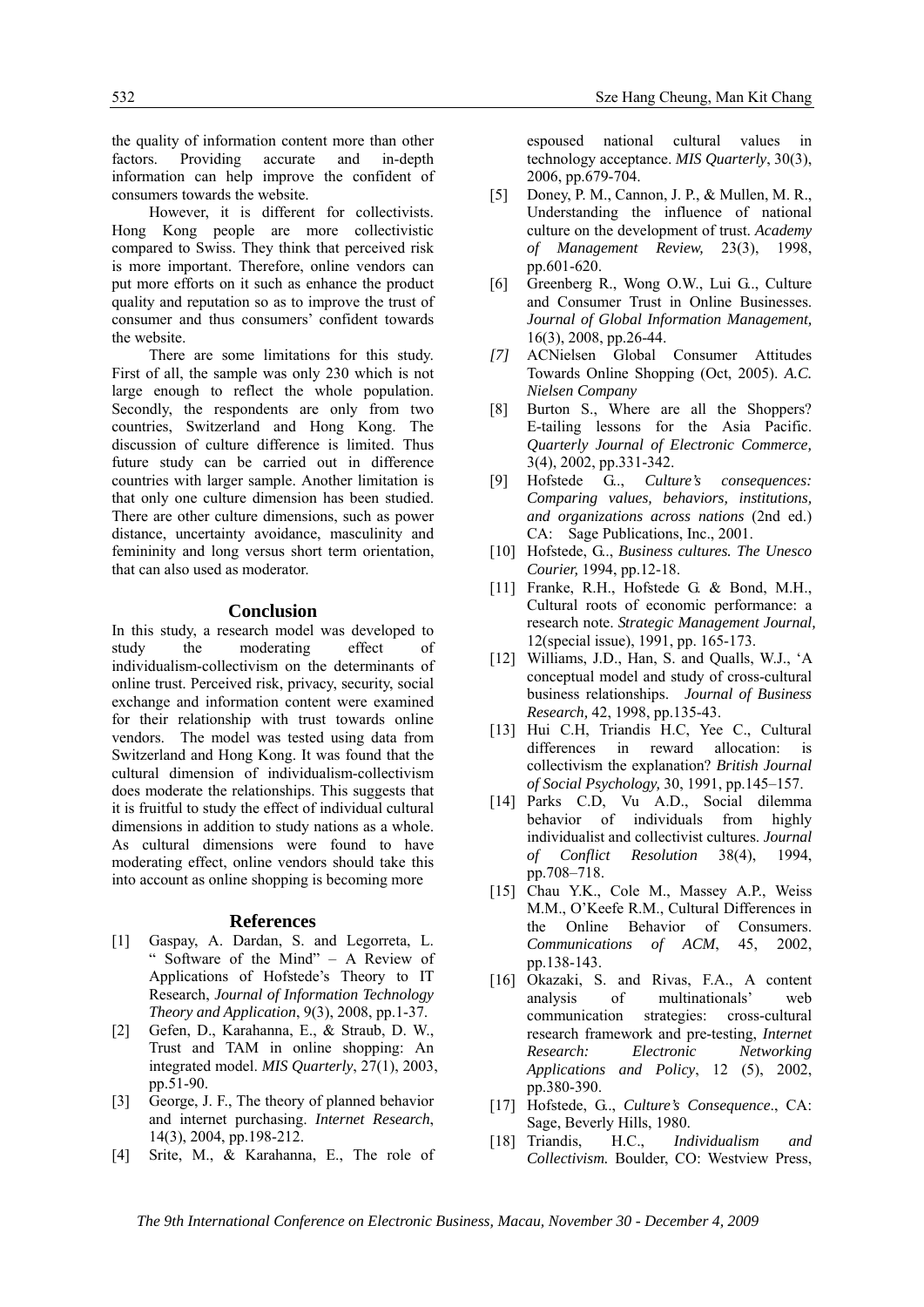1995.

- [19] Hardin, R.. Conceptions and Explanations of Trust. In K.S.Cook (Ed.), *Trust in Society* (pp. 3-39). NY: Russell Sage Foundation, 2001.
- [20] Barber, B., *The Logic and Limits of Trust.* New Brunswick, NJ: Rutgers University Press, 1983.
- [21] Mayer, R. C., Davis, J. H., & Schoorman, F. D., An Integrative Model of Organizational Trust. *Academy of Management Review*, 20, 1995, pp.709-734.
- [22] Shankar, V., Urban, G. L., & Sultan, F., Online Trust: A Stakeholder Perspective, Concepts, Implications, and Future Directions. *Journal of Strategic Information Systems*, 11, 2002, pp.325-344.
- [23] Rousseau, D., Sitkin, S. B., Burt, R., & Camerer, C., Not So Different After All: A Cross-Discipline View of Trust. *Academy of Management Review*, 23, 1998, pp.393-404.
- [24] McKngiht D.H., Choudhury V. and Kacmar C., Developing and validating trust measures for e-commerce: an integrative typology. *Information Systems Research* 13(3), 2002, pp.334–359.
- [25] Jarvenpaa, S.L., Tractinsky, N., Consumer Trsut in an Internet Store: A Cross-cultural validation. In C. Steinfeld(Ed.), *New Directions in Research on E-commerce*. IN: Purdue University Press, 2003.
- [26] Dowling, G.R., Staelin, R., A Model of Perceived Risk and Intended risk-handling Activity. *Journal of Consumer Research*, 21, 1994, pp.119-134.
- [27] Pavlou, P. A., Consumer acceptance of electronic commerce: Integrating trust and risk with the technology acceptance model. *International Journal of Electronic Commerce*, 7(3), 2003, pp.101-134.
- [28] Garbarino E., Johnson M.S., The different roles of satisfaction, trust, and commitment in customer relationships. *Journal of Marketing,* 63(2), 1999, pp.70-87.
- [29] Cheung C., Lee M., Trust in internet shopping: a proposed model and measurement instrument. *Proceedings of the 2000 AMCIS Conference,* CA: Long Beach.
- [30] Liu C., Marchewka J.T., Ku C., American and Taiwanese Perceptions Concerning Privacy, Trust, and Behavioral Intentions in Electronic Commerce. *Journal of Global Information Management,* 12(1), 2004, pp.18-40.
- [31] Yoon, S.J., The Antecedents and Consequences of Trust in Online-Purchase Decisions. *Journal of Interactive Marketing*, 16(2), 2002, pp.47-63.
- [32] Hawkins R., Mansell R., Steinmueller W.E.,

Toward digital intermediation in the information society. *Journal of Economic Issues.* 33(2), 1999, pp.383-392.

- [33] Yamagishi T, Yamagishi M., Trust and commitment in the United States and Japan. *Motivation and Emotion* 18, 1994, pp.129–166.
- [34] Lee, M.S., Geistfeld, L.V., Stoel, L., Cultural differences between Korean and American apparel web sites. *Journal of Fashion Marketing and Management*, 11(4), 2007, pp.511-528.
- [35] Lee, J.W., Kim, J.W, Moon, J.Y., What makes Internet Users visit Cyber Stores again? Key Design Factors for Customer Loyalty, *Proceedings of the SIGCHI conference on Human factors in computing systems*, 2000, pp.305–312.
- [36] Choiu J.S., Horizontal and vertical individualism and collectivism among college students in the United States, Taiwan, and Argentina. *The Journal of Social Psychology,* 141(5), 2001, pp.667-678.
- [37] Stone, R.N. and Grønhaug, K., Perceived Risk: further Considerations for the Marketing Discipline. *European Journal of Marketing*, 27(3), 1993, pp.39-50.
- [38] Diney T., Bellotto M., Hart P., Pusso V., Serra I., Colautti C., Privacy calculus model in e-commerce – a study of Italy and the United States. *European Journal of Information Systems*, 15, 2006, pp.389-402.
- [39] Chen Y.H. Barnes S., Initial trust and online buyer behaviour*. Industrial Management + Data Systems.* 107(1), 2007, pp.21-36.
- [40] Bressolles, G., Nantel, J.,. The Measurement of Electronic Service Quality: Improvements and Application. *International Journal of E-Business Research.* 4(3), 2008, pp.1-19.
- [41] Kim, E.B., Eom, S.B., Designing effective cyber store user interface. Industrial *Management & Data Systems*, 102, 2002, 241-251.
- [42] Park, C.H., Kim, Y.G., Identifying key factors affecting consumer purchase behavior in an online shopping context. International *Journal of Retail & Distribution Management*, 31(1), 2003, pp.16-29.
- [43] Cyr. D, Bonanni, C., Bowes, J., Ilsever, J., Beyond Trust: Website Design Preferences Across Cultures. *Journal of Global Information Management,* 13(4), 2005, pp.25-54.
- [44] Heijden H., Verhagen T., Creemers M., Understanding online purchase intentions contributions from technology and trust perspectives. *European Journal of Information Systems,* 12, 2003, pp.41-48.